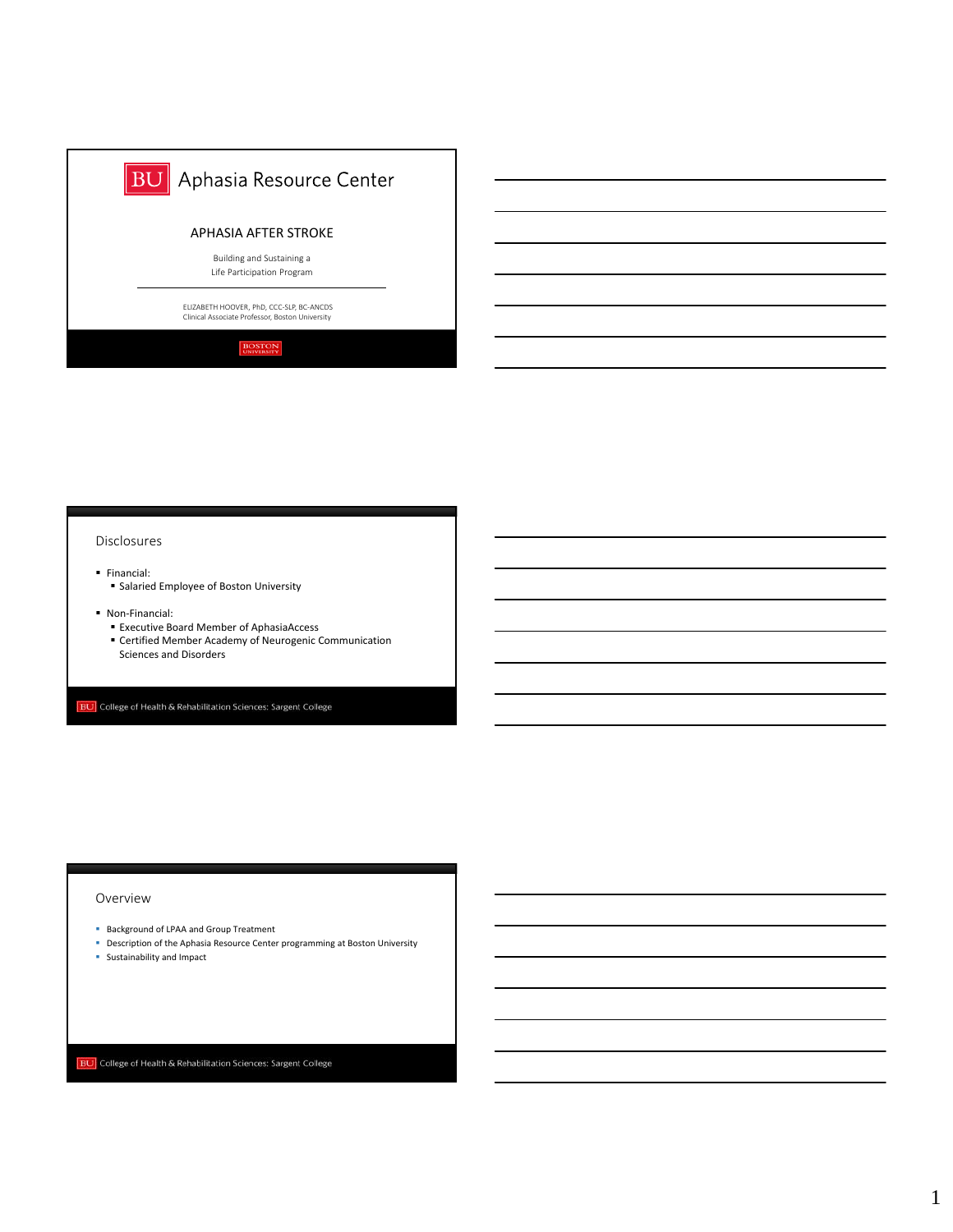### Aphasia

- **Bostom Indem Indem Indem**<br>Comprehension of speech and the ability to read or write.<br>Comprehension of speech and the ability to read or write.
- Over two million Americans are living with aphasia
- By 2020, it is estimated that there will be  $\sim$  180,000 new cases of aphasia each year.

National Aphasia Association (2016)

**BU** College of Health & Rehabilitation Sciences: Sargent College

#### Stroke Statistics

- ~ 75% of all strokes occur in people over the age of 65.
- The risk of having a stroke more than doubles each decade after the age of 55.
- **Strokes can and do occur at ANY age.**
- From 1995–2005, the stroke death rate fell ~30 %

(Stroke Center, 2015)

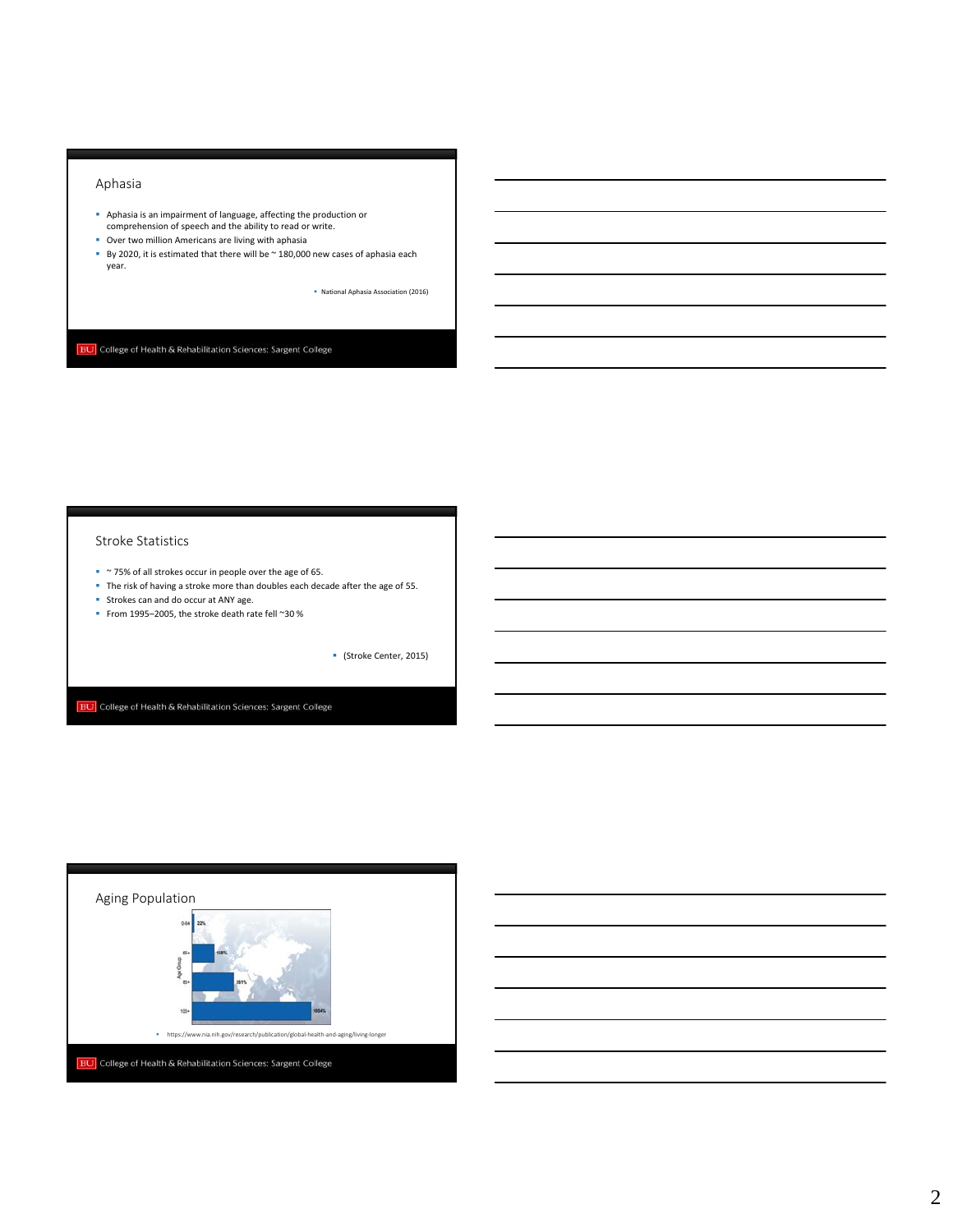### Rehabilitation

 Length of stay for inpatient rehabilitation decreased substantially from 1994 to 2001.

(Ottenbacher et al., 2004)

The average LOS was 8.9, 13.9, and 22.2 days for mild, moderate, and severely impaired stroke patients, respectively.

(Camicia et al., 2015)

**BU** College of Health & Rehabilitation Sciences: Sargent College



## The Contradiction

- In today's healthcare climate, the average length of rehabilitation following stroke is about ten-twelve weeks.
- Studies have shown that individuals with aphasia continue to benefit from skilled speech-language intervention for up to10 years post stroke (and beyond).
- Little support for families who need to learn how to communicate with an individual who has suffered a stroke and who need help dealing with the psychological and emotional consequences of stroke.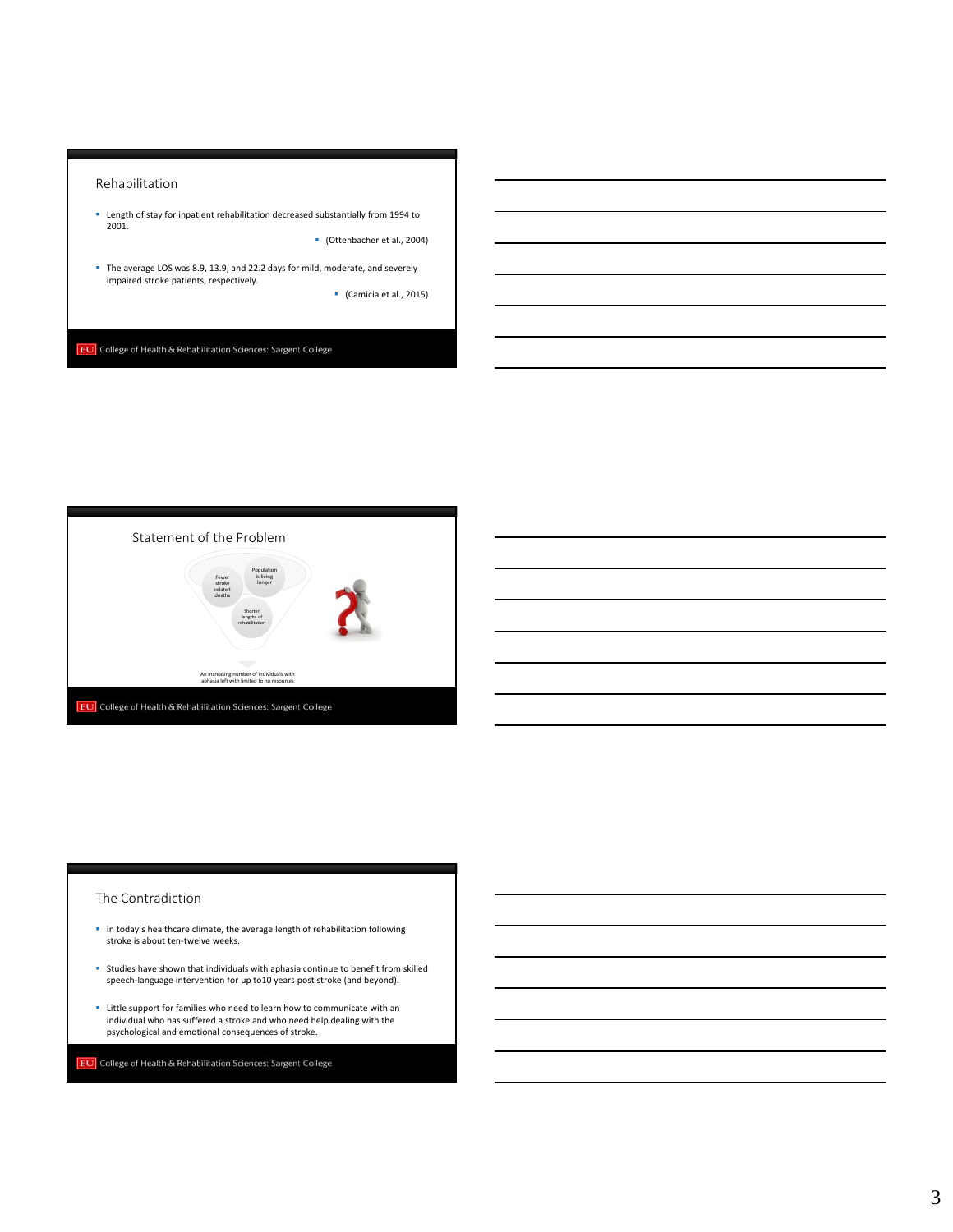

### for the Future Life Participation Approach to Aphasia: A Statement of Values

(LPAA Project Group, 2000) *LPAA Project Group in alphabetical order: Roberta Chapey, Judith F. Duchan, Roberta J. Elman, Linda J. Garcia, Aura Kagan, Jon Lyon, and Nina Simmons Mackie*

> HEALTH ‐ a state of mental, physical, and psychosocial well‐being. (WHO, 2001)



**BU** College of Health & Rehabilitation Sciences: Sargent College

# Life Participation Approach in Aphasia

- **B** The explicit goal of intervention is enhancement of life participation.
- All those affected are entitled to services.
- Measures of success include documented life enhancement.
- **Both personal and environmental factors are targets of intervention.**
- **Emphasis is on availability of services as needed at all stages**

*LPAA Project Group, 2000*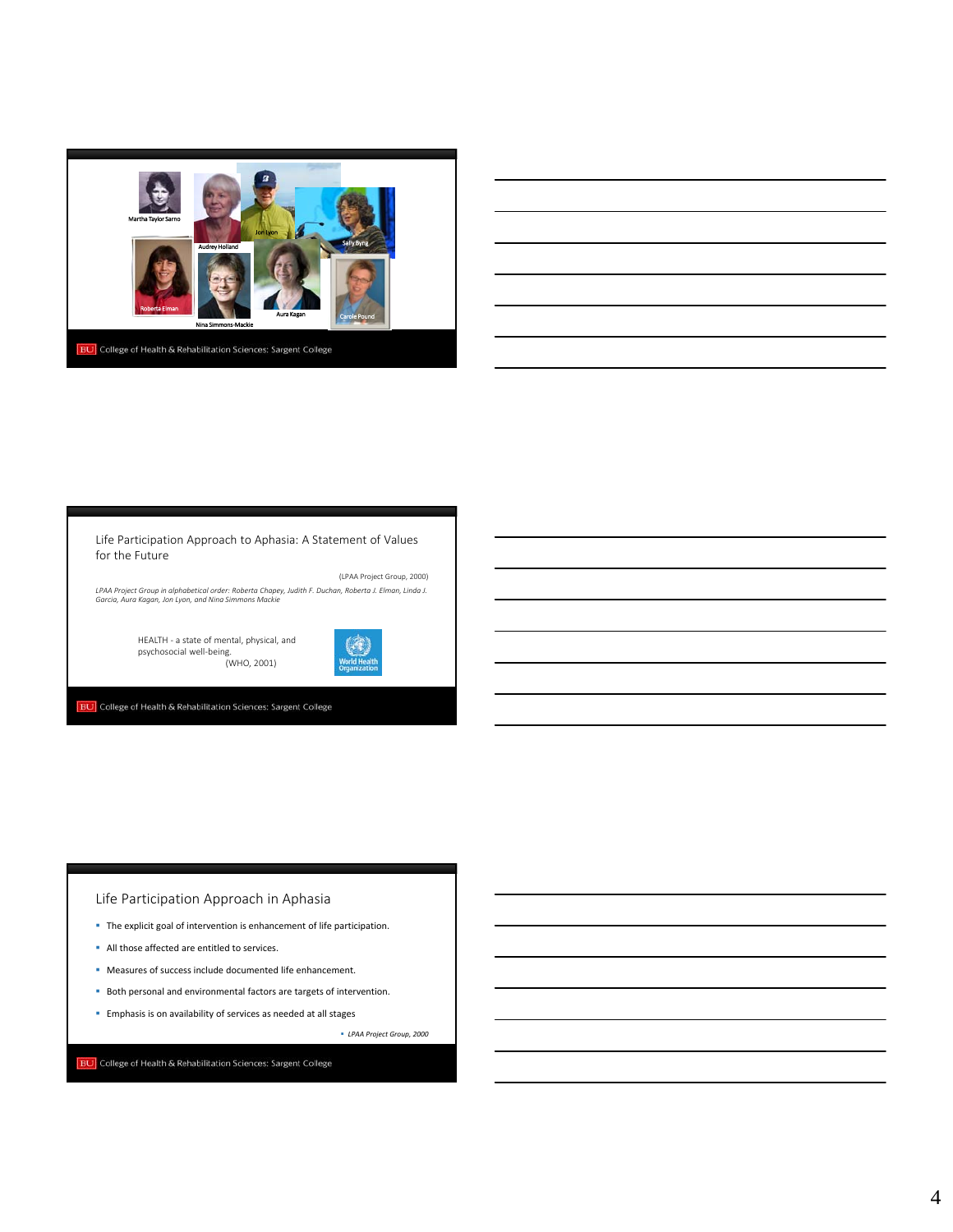

GROUP TREATMENT IN APHASIA

**BU** College of Health & Rehabilitation Sciences: Sargent College

Historic Overview

- Group Treatment began following World War II.
- **Efficient means to provide SLP intervention to the many servicemen.**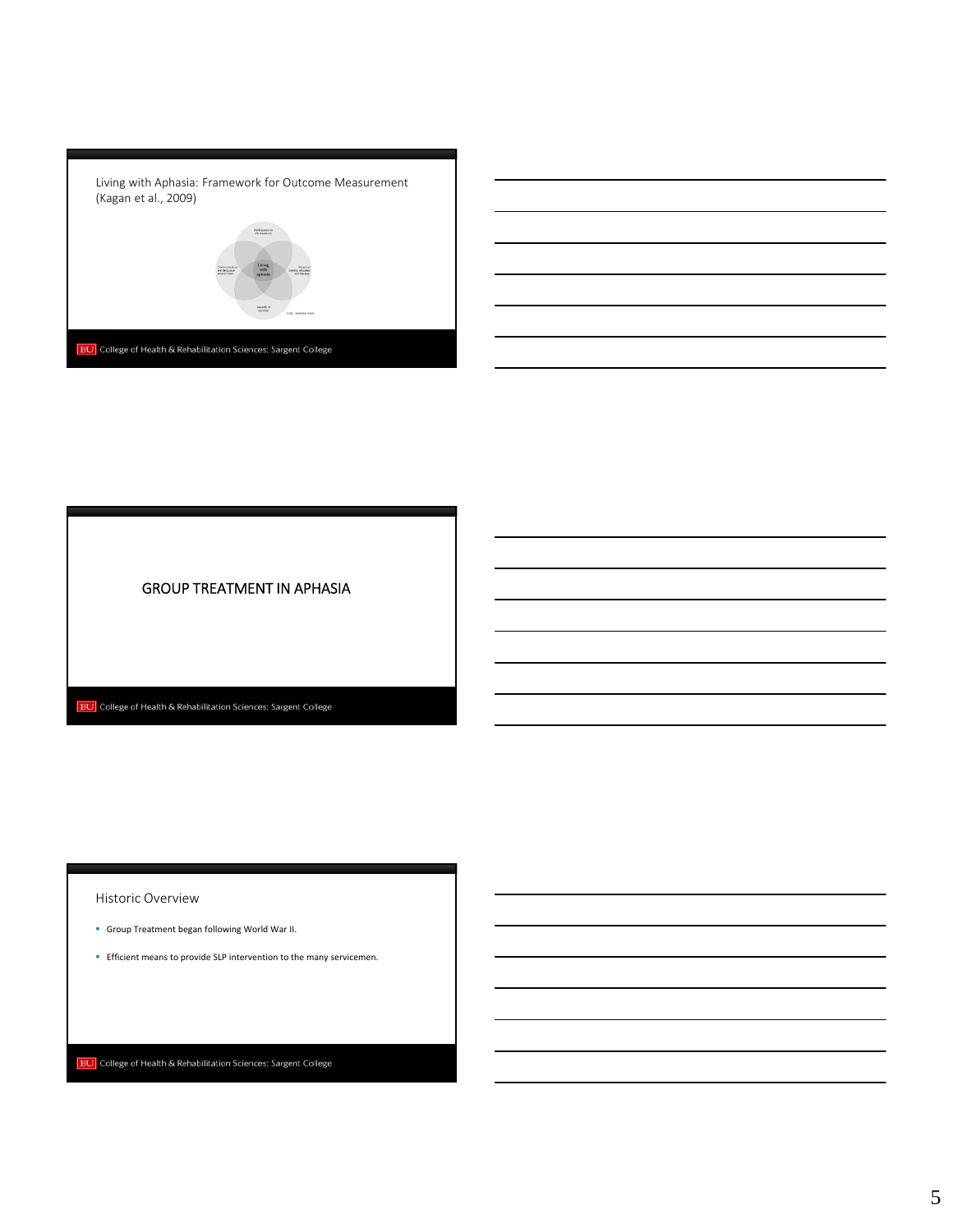## Current Perspectives

- Psychosocial adjustment and family counseling after stroke.
- Paradigm shift to include pragmatic and language treatment since 1980s based on child language work.
- \*Questionable linguistic benefit….

**BU** College of Health & Rehabilitation Sciences: Sargent College

## Evidence of Linguistic Change following Group Tx.

- Wertz, Collins, Weiss et al. (1981)
- Aten, Caligiuri and Holland (1982)
- Bollinger, Musson and Holland (1993)
- Elman and Bernstein-Ellis (1999a)
- Van der Gaag et al (2005)
- Meinzer et al. (2005)
- Hoover, Caplan, Waters & Budson (2014)
- *\*ICAP Literature*

**BU** College of Health & Rehabilitation Sciences: Sargent College

### following Group Tx. Evidence of Functional or Quality of Life Change

- Elman and Bernstein‐Ellis (1999a)
- Ryff & Singer, (2003)
- Van der Gaag et al (2005)
- Vickers (2010)
- Hoover, Caplan, Waters & Budson (2014)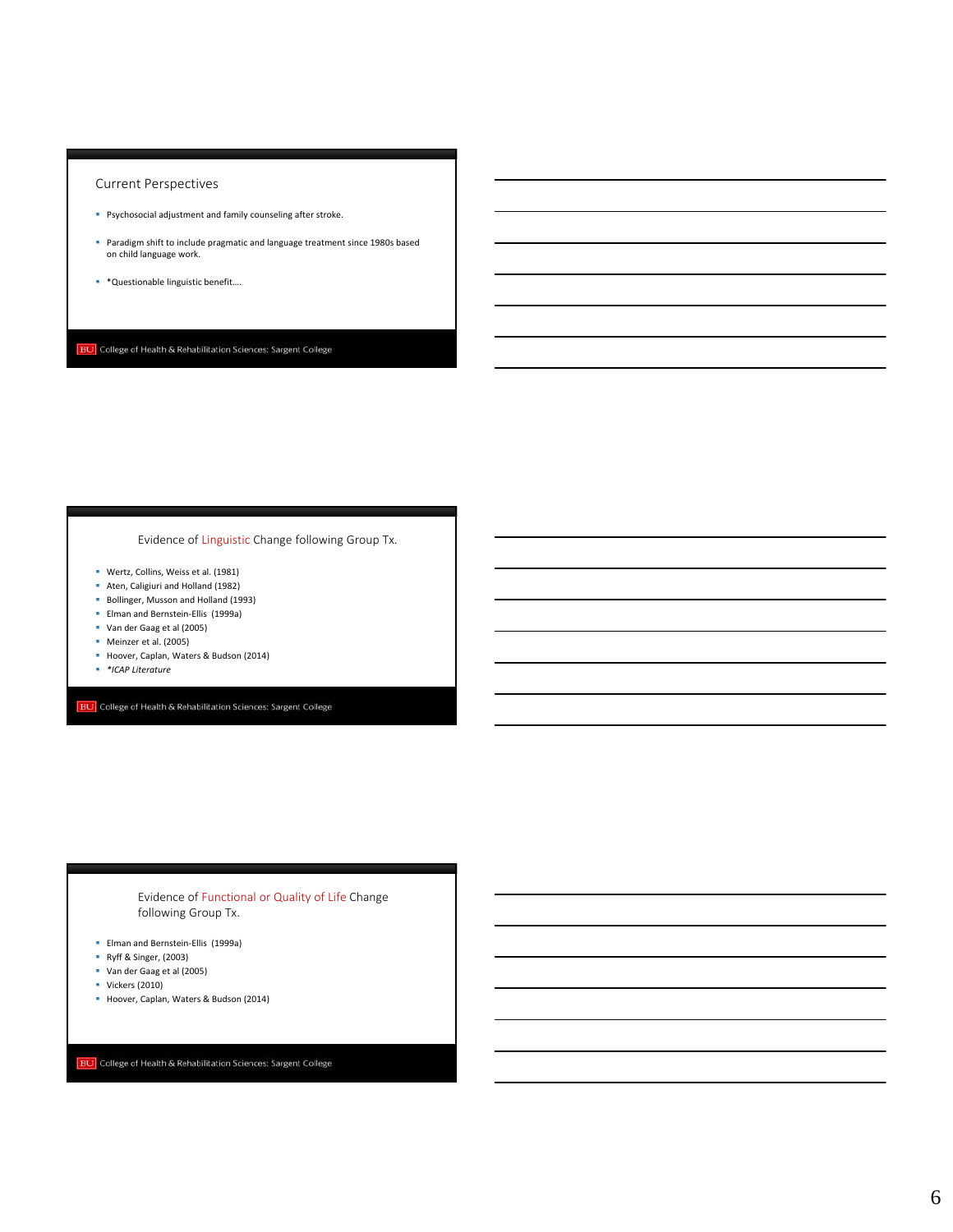## Philosophy of Group

- Group treatment is naturalistic and pragmatic.
- **Follows a predictable development process**
- **Can address any specific treatment goals.** 
	- (Kemp, 1971; Tuckman, 1965; Elman, 1999; Simmons‐Mackie, 2015)

**BU** College of Health & Rehabilitation Sciences: Sargent College

## Different Types of Group Treatment

- 
- 
- Psychosocial group<br>• Supcourse/current events group<br>• Book Club<br>• Thematic Language group<br>• Verbal expression<br>• Reading Groups<br>• Reading Groups<br>• Netring Groups<br>• Recreation/Leisure Groups
- 
- 
- 
- 
- **Group Treatment of Neurogenic Communication Disorders. The Expert Clinician's Approach** Second Edition **Edited by:** Roberta J. Elman (2006)

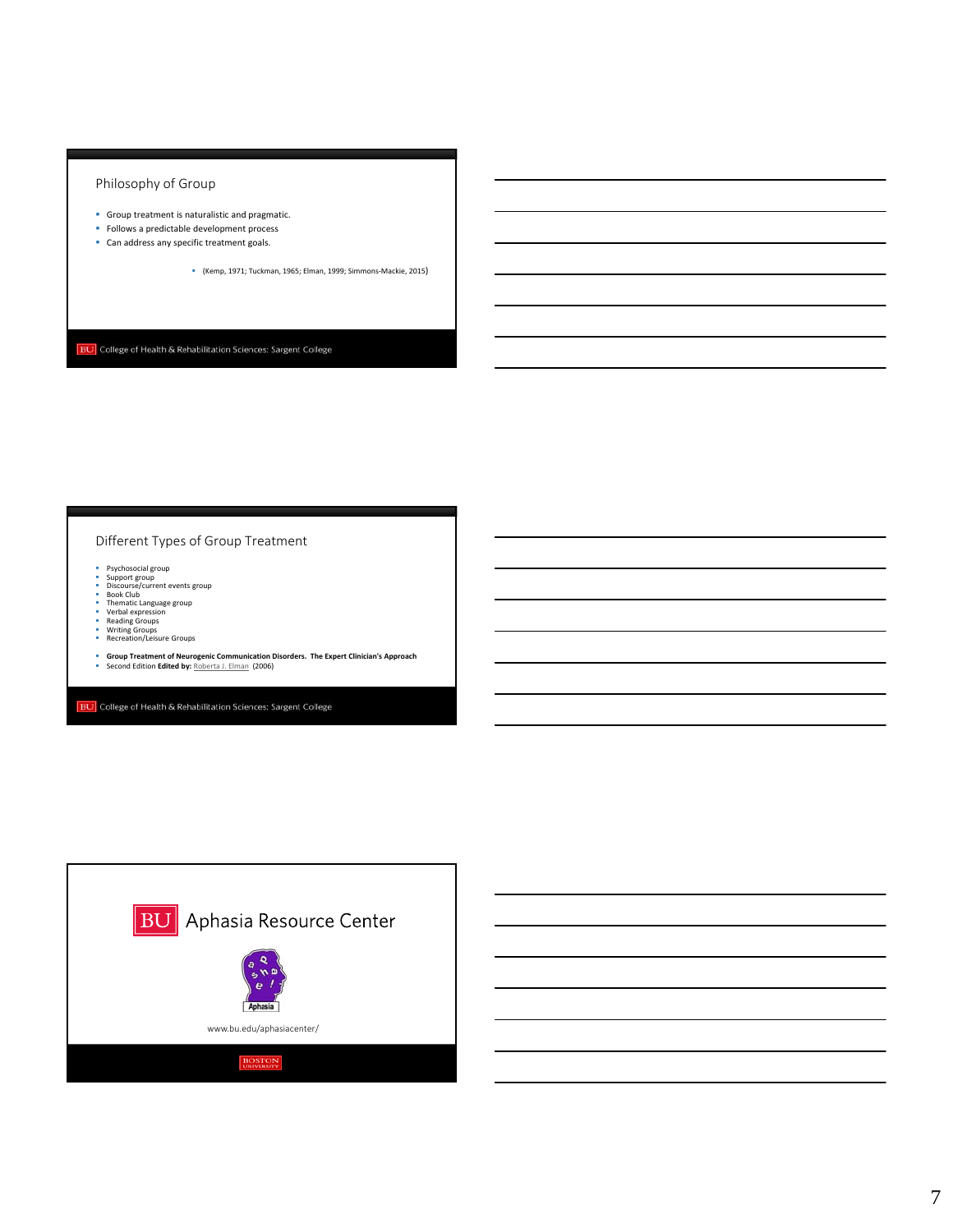## Our History

- Aphasia Resource Center (ARC) was established in 2006.
- **Our mission:** 
	- Service: provide aphasia therapies as well as a supportive environment in which persons with aphasia can share experiences and learn about recreational and educational resources.
	- Education: provide students with hands on training in the best evidence‐based practice.
	- Research: provide clinical lab to investigate the efficacy of various therapies

**BU** College of Health & Rehabilitation Sciences: Sargent College



## Aphasia Community Group (ACG)

- Started in 1990 by Jerome Kaplan, his colleagues and members of an aphasia treatment group at the Aphasia Research Center at the Boston VA Medical Center.
- Met at Spaulding Rehabilitation Hospital prior to moving to Boston University in 2006

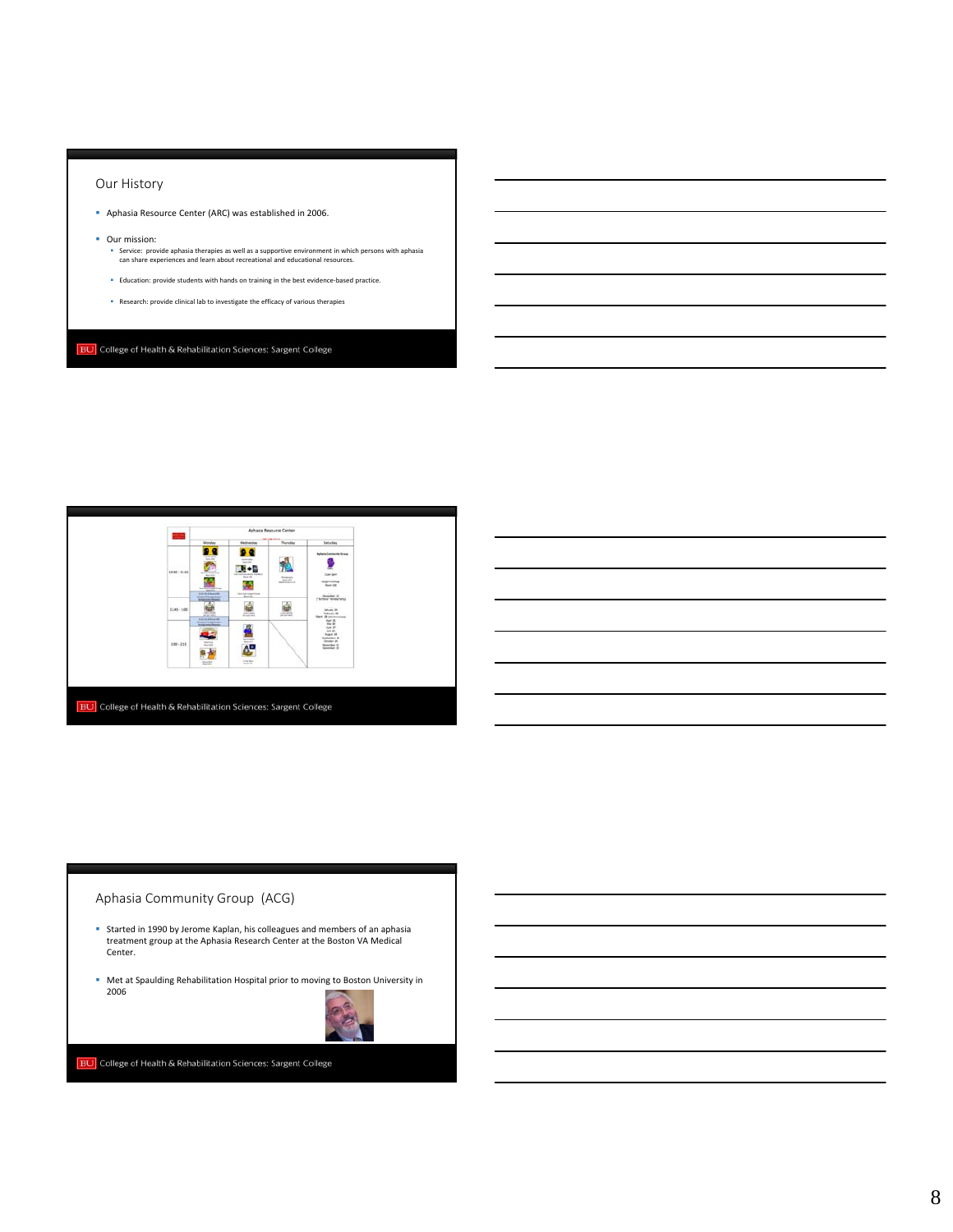



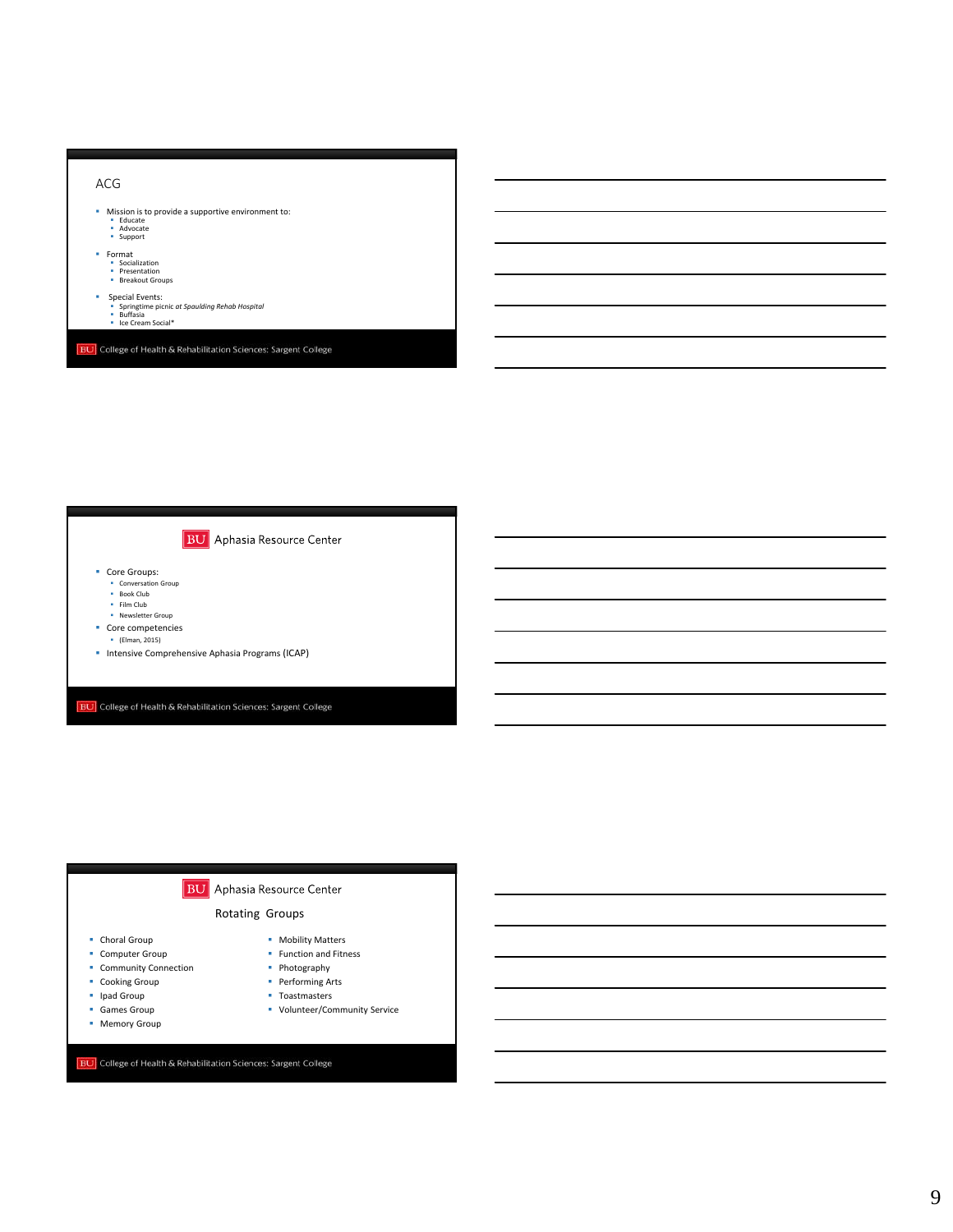## Other Options

- **Gardening Groups**
- **•** Theatre Groups
- **Mediation/Relaxation Groups**
- **Fine Arts**





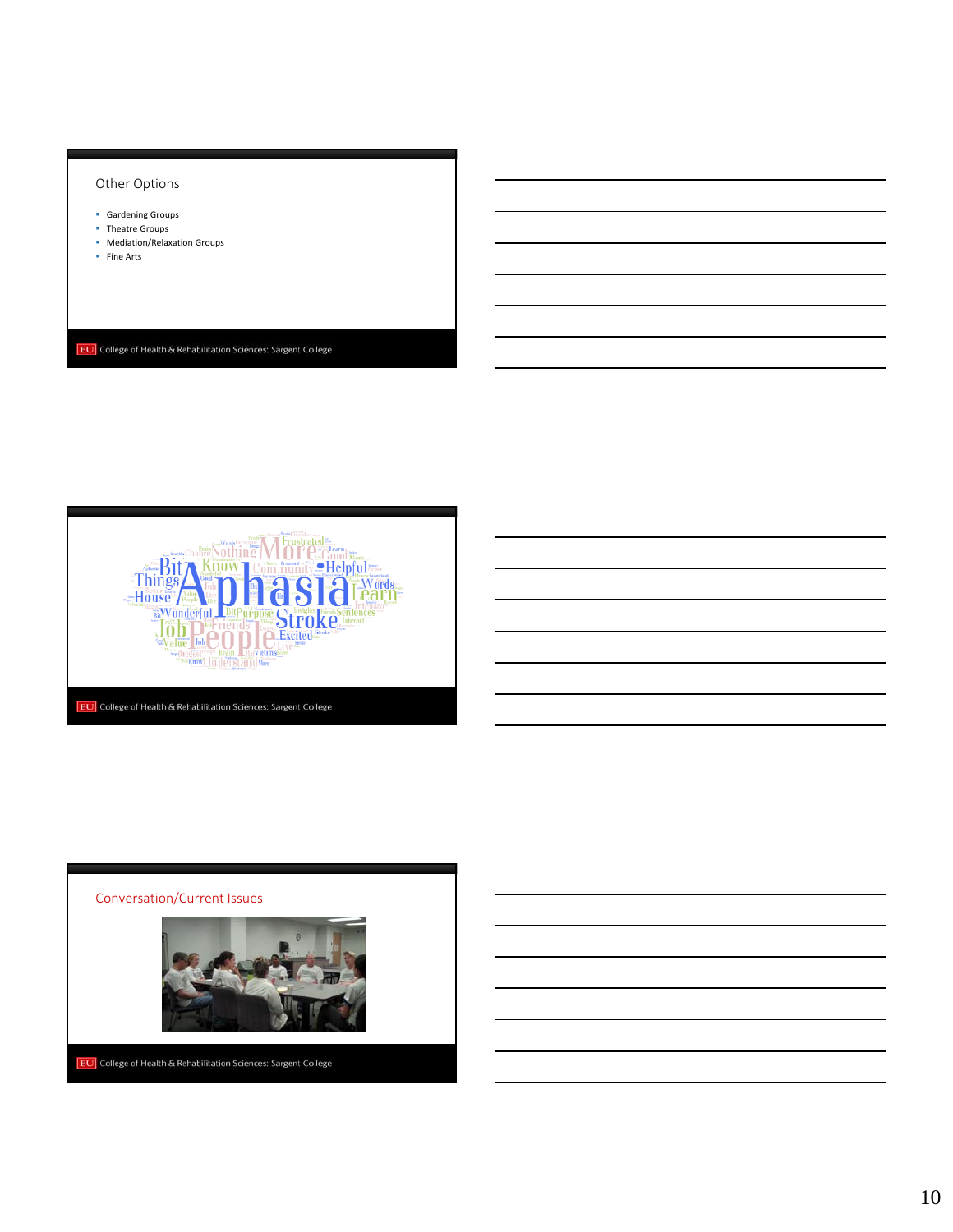

| <u> 1989 - Johann Barn, amerikan bernama di sebagai bernama di sebagai bernama di sebagai bernama di sebagai bern</u> |                                                                                                                       |  |  |  |
|-----------------------------------------------------------------------------------------------------------------------|-----------------------------------------------------------------------------------------------------------------------|--|--|--|
|                                                                                                                       | ,我们也不会有什么?""我们的人,我们也不会有什么?""我们的人,我们也不会有什么?""我们的人,我们也不会有什么?""我们的人,我们也不会有什么?""我们的人                                      |  |  |  |
|                                                                                                                       | <u> 1989 - Johann Stoff, deutscher Stoff, der Stoff, der Stoff, der Stoff, der Stoff, der Stoff, der Stoff, der S</u> |  |  |  |
|                                                                                                                       | <u> 1989 - Johann Stoff, deutscher Stoff, der Stoff, der Stoff, der Stoff, der Stoff, der Stoff, der Stoff, der S</u> |  |  |  |
|                                                                                                                       |                                                                                                                       |  |  |  |
|                                                                                                                       | <u> 1989 - Johann Stoff, deutscher Stoff, der Stoff, der Stoff, der Stoff, der Stoff, der Stoff, der Stoff, der S</u> |  |  |  |
|                                                                                                                       |                                                                                                                       |  |  |  |

L.

### Family Feedback

- " I will never forget the first time we went to a Saturday BU Aphasia Group and became<br>overwhelmed at the number of people in attendance and the number of resources that were<br>shared during the three hour session.
- We were able to meet and get more information in those three hours than had been given to us in the three and <sup>a</sup> half post years of my mom's stroke.
- We thought we were alone in our mission to understand and find resources for aphasia but after<br>that meeting we knew that the Aphasia Resource Center needed to be a resource for all<br>individuals and families living with apha
- The support and services provided by this center are life changing and no one whose life is touched by aphasia should have to live without knowing about this center and its services.

**BU** College of Health & Rehabilitation Sciences: Sargent College

## Family Feedback

- ARC has meant that (Family member) and I could share our aphasia/stroke experience with peers also experiencing the long recovery road. The variety of experiences, impacts and consequences of aphasia had been unfamiliar to me and for pwa.
- *The ARC means* HOPE.